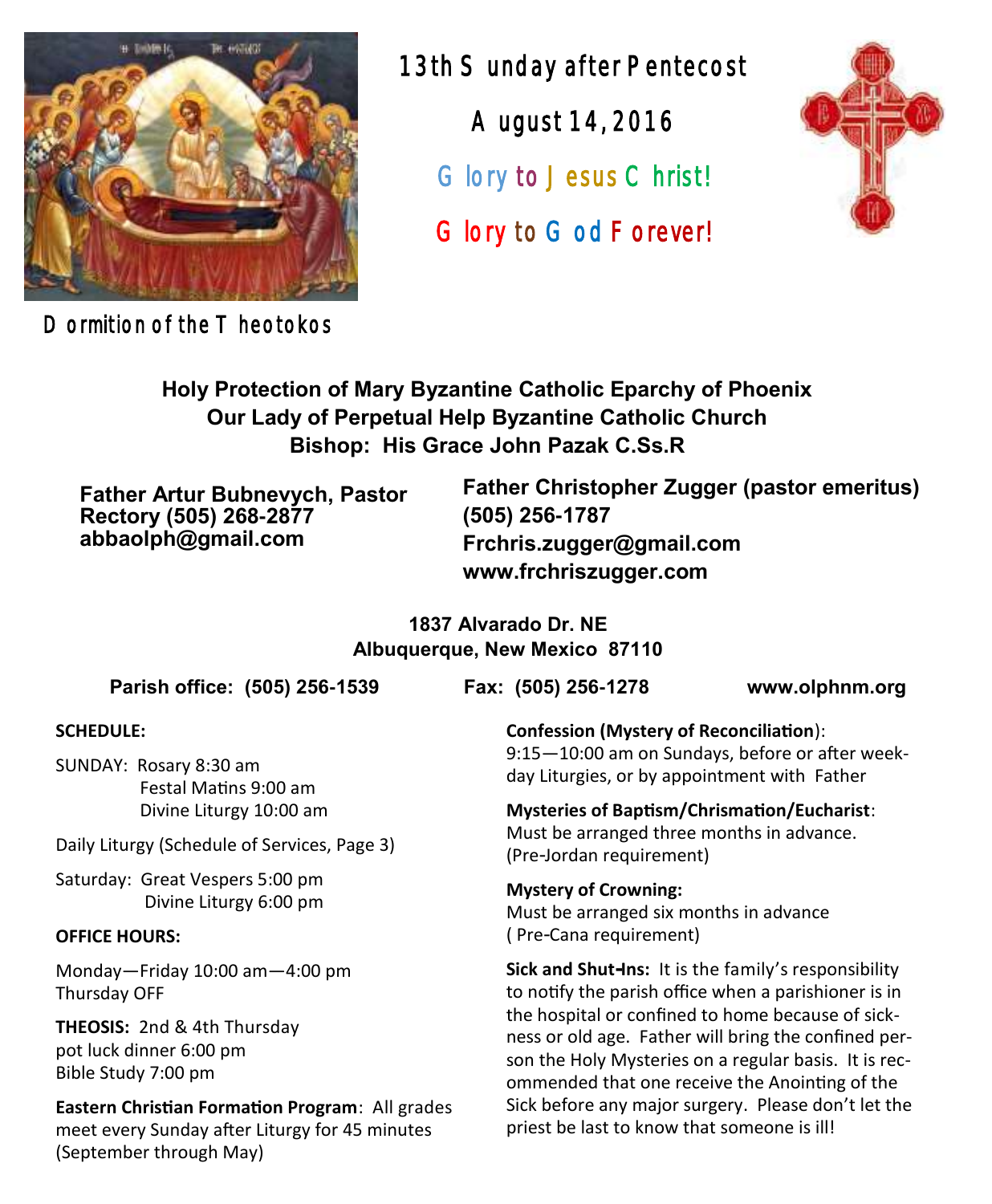**Welcome to our Church! If you are looking for a spiritual home, contact Father Artur or the office staff for more information. God bless you.**

| <b>Today</b>                        |                                                                                                                                                                         | Epistle: 1 Corinthians 16:13-24; Gospel: Matthew 21:33-42                                                                                                                                              |  |  |
|-------------------------------------|-------------------------------------------------------------------------------------------------------------------------------------------------------------------------|--------------------------------------------------------------------------------------------------------------------------------------------------------------------------------------------------------|--|--|
|                                     | 8:30 am<br>$9:00$ am<br>10:00 am                                                                                                                                        | Rosary<br>Matins/Confessions<br>Divine Liturgy for Parishioners, Benefactors & Friends<br>Fr. Chris: Health of James & Marianne Fedorchak<br>Eternal Lamp: Agnes Adamsko by Pam Pettit                 |  |  |
|                                     | 5:00 pm                                                                                                                                                                 | Great Vespers with Litija                                                                                                                                                                              |  |  |
| <b>August 15</b><br><b>Monday</b>   | Dormition of the Theotokos/Holy Day of Obligation<br>Epistle: Philippians 2:5-11; Gospel: Luke 10:38-42 & 11:27-28                                                      |                                                                                                                                                                                                        |  |  |
|                                     | $6:00$ pm                                                                                                                                                               | Festive Divine Liturgy; Myrovanije/Blessing of flowers and Herbs<br>for Parish Family, Benefactors & Friends                                                                                           |  |  |
| <b>August 16</b><br><b>Tuesday</b>  | Post-festive of Dormition/Translation of the Icon of Our Lord<br>Epistle: Colossians 1:12-18 or 2 Corinthians 3:4-11<br>Gospel: Luke 9:41-56 & 10:22-24                 |                                                                                                                                                                                                        |  |  |
|                                     | $9:00 \text{ am}$                                                                                                                                                       | +Keenan Alan by Jilek Family                                                                                                                                                                           |  |  |
| <b>August 17</b><br>Wednesday       | <b>Post-festive of Dormition/Myron Martyr</b><br>Epistle: 2 Corinthians 13:3-13; Gospel: Mark 4:35-41                                                                   |                                                                                                                                                                                                        |  |  |
|                                     | 5:30 pm<br>6:00 pm                                                                                                                                                      | <b>OLPH Devotions</b><br>+Emily Dishaw by Mary Alice Cooper<br>Fr. Chris: Health of Jeanin Savelby M/M MacMurchadha                                                                                    |  |  |
| <b>August 18</b><br><b>Thursday</b> | <b>Postf-festive of Dormition/Florus and Laurus Martyrs</b><br>Epistle: Galatians 1:1-10 & 1:20-2:5; Gospel: Mark 5:1-20<br>5:30 pm<br>Knights of Columbus Family Night |                                                                                                                                                                                                        |  |  |
| <b>August 19</b><br><b>Friday</b>   | Post-festive of Dormition/Andrew and Others Martyrs<br>Epistle: Galatians 2:6-10; Gospel: Mark 5:22-25 & 35-6:1                                                         |                                                                                                                                                                                                        |  |  |
|                                     | $6:00$ pm                                                                                                                                                               | Blessing on Karen Paquette by Mary Alice Cooper<br>Fr. Chris: Intention of Matthew Precinski by M/M MacMurchadha                                                                                       |  |  |
| <b>August 20</b><br><b>Saturday</b> |                                                                                                                                                                         | Post-festive of Dormition/Samuel, Prophet; Stephen, King of Hungary<br>Epistle: 1 Corinthians 4:1-5; Gospel: Matthew 23:1-12                                                                           |  |  |
| <b>August 21</b><br><b>Sunday</b>   | 14th Sunday after Pentecost /Post-festive Dormition<br>Epistle: 2 Corinthians 1:21-2:4; Gospel: Matthew 22:1-14                                                         |                                                                                                                                                                                                        |  |  |
|                                     | 5:00 pm<br>$6:00$ pm                                                                                                                                                    | <b>Great Vespers</b><br>+Juanita Kocik (40th day) by Pam Pettit                                                                                                                                        |  |  |
|                                     | 8:30 am<br>$9:00$ am<br>10:00 am                                                                                                                                        | Rosary<br><b>Festive Matins/Confessions</b><br>Divine Liturgy for Parishioners, Benefactors & Friends<br>Fr. Chris: Intention of Helga Dzek<br>Eternal Lamp: +John Schuler 8th Anniversary by wife Eva |  |  |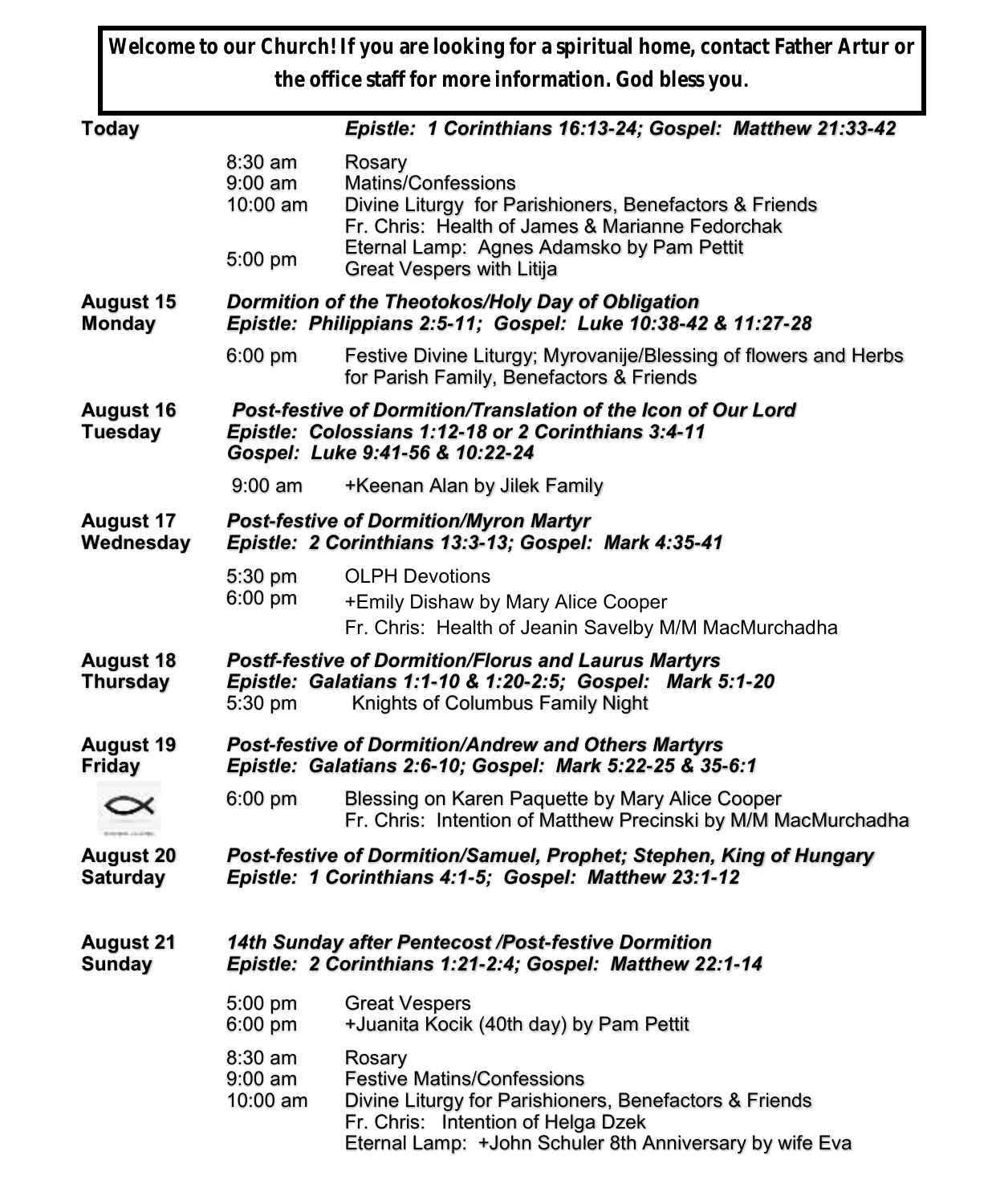Physician and Help of Those in sickness, Redeemer and Savior of the infirm; O Master and Lord of all, grant healing to your servants. Be clement, show mercy to those who have sinned much, and deliver them, O Christ, from their Iniquities, that they may glorify Your might divine

- Sharif Rabadi Stephen Horner Katrina Anderson Abraham Haddad Jenny Ford Robert Hasaka Threima Leech Priscilla Hughes Steve Jakymiw Lillian Murphy Marilyn Fore Demetrius Yackanich Sven & Barbara Svensson Fr. Julian Gnall Henry Zugger John & Margie Disque Phillip Fall Laura Dominquez Olga Bodnar Frances Brannan John Deflice Mary Ann Kosty Jordan Smith Maggie Batsel Jean Pesce Henry Burnette
- William Frank Joseph Koetter Mary Nell Preisler Mike Harahuc Robert Zadel Nathan Barkocy Jack & Lorraine Hubbell Quintin Santmaria & Family Heather Mattax Larry Bennett Paola Terlaza Ruth Sousa

Prayers in honor of and to the Blessed Virgin are a powerful weapon against sin, and for healing. If you recite the Rosary at home, please offer these intentions, and join us on Sunday at 8:30 am. Those who recite the Akathist to the Mother of God or the Rosary receive a partial indulgence when they do so in private, plenary indulgence when they do so as a group

#### **Intentions of the Rosary**

1st Decade: Help for persecuted Catholics, especially in communist and Islamic states 2nd Decade: Spiritual and physical growth of our parish and the Byzantine Catholic Church

3rd Decade: Increase in vocations to priesthood, diaconate, and consecrated life to serve the Byzantine Catholic Church 4th Decade: Repose of the souls who have no one praying for them

5th Decade: Healing of the sick in body, mind and soul



Vocation Icon Today: Dodson-Sands Next Sunday: Riley

### **Holy Father's Intentions for August**

**Universal:** That volunteers may give themselves generously to the service of the needy. **Evangelization:** That setting aside our very selves we may learn to be neighbors to those who find themselves on the margins of human life and society.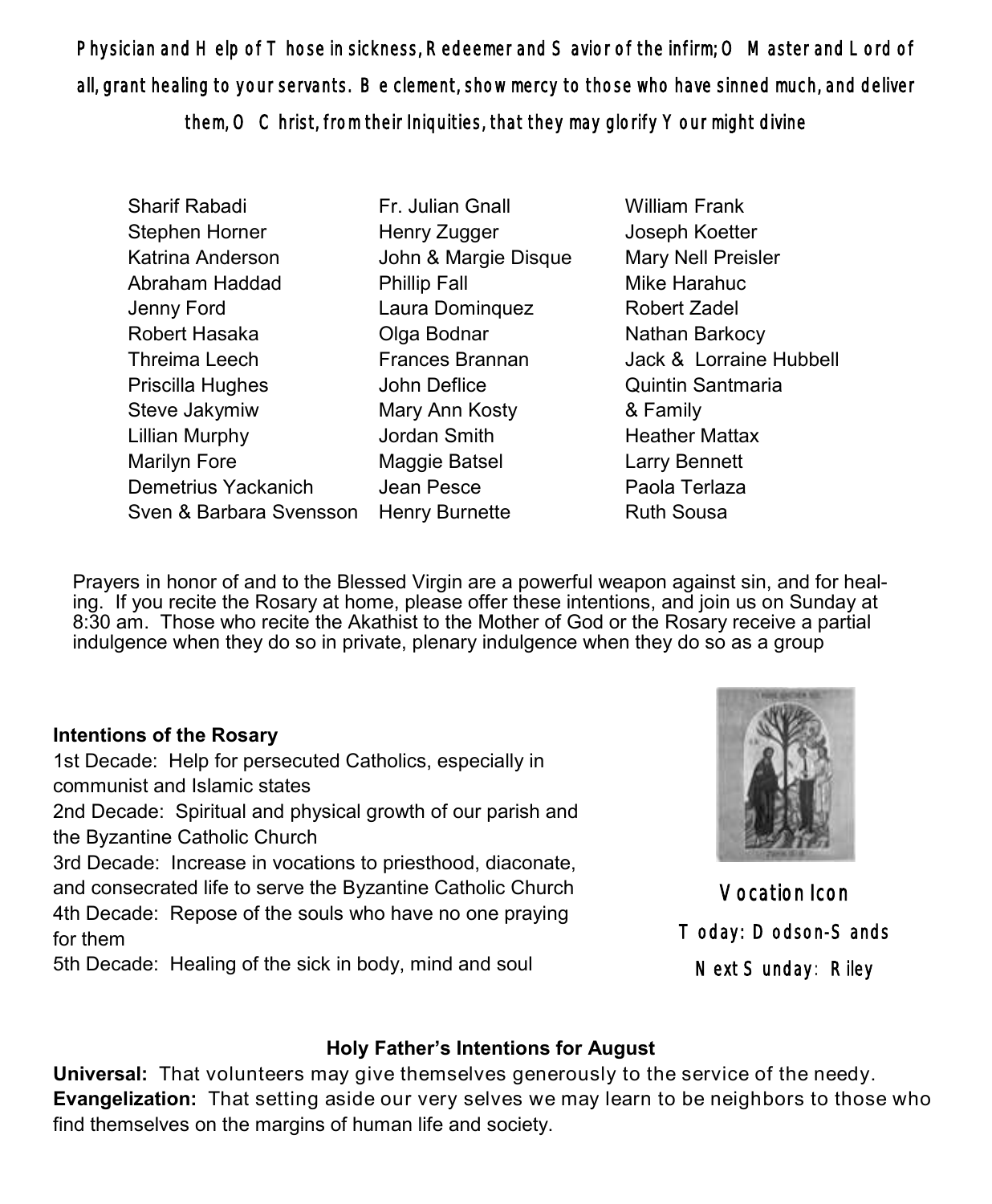## August 7, 2016 - Attendance: 85

**The Sisters of St. Basil the Great** warmly invite you to the 82nd Annual Pilgrimage in honor of Our Lady of Perpetual Help September 3 & 4, 2016.

This year's theme, "Theotokos: An Inexhaustible Fountain of Mercy", reflects Pope Francis' call to everyone to observe an extraordinary Holy Year of Mercy.

In our Eastern Christian prayer and spirituality, "have mercy" is an often repeated phrase. It is both a petition and a prayer of thanksgiving acknowledging all that the Lord has done, is doing, and will continue to do. Because we are totally dependent on Him for all good gifts, our response is "Lord, have mercy."

Who among us does not need to call upon the mercy of the Lord? And who is better suited to bring our needs to Jesus than His most holy Mother—the inexhaustible fountain of mercy?

Whether you come to the pilgrimage for a day or for the entire time, you can be sure that mercy and grace await you. For 82 years countless pilgrims have made the journey to the Shrine of Our Mother of Perpetual Help to be spiritually enriched and to find peace and mercy. How much more important is this journey today during a time of violence, restless turmoil, and spiritual decline? How uplifting to place your footsteps upon the footsteps of so many faithful souls who have gone before you!

*Pilgrims to Mt. St. Macrina:* For those Pilgrims of our Eparchy traveling to Uniontown for the Pilgrimage to Our Mother of Perpetual Help, please note: **A group photo** will be taken on Saturday, September 3rd at 12:30pm in front of the Shrine Altar, directly across from the House of Prayer. Bishop Dino and Bishop Pazak will be attending the Pilgrimage. Bishop Pazak will be the main celebrant for the Hierarchical Divine Liturgy held on **Sunday, September 4th at 4pm.**

**The Perpetual Helpers Book Club** will meet on Saturday August 20 from 10 am to Noon in the OLPH social hall. We will share a potluck brunch & discuss the book "33 Days to Morning Glory". Many of us will have just consecrated ourselves to Jesus through Mary on August 15th & we will share about that experience as well.

| <b>DATE</b> | <b>READER</b> | <b>TROJCA</b> | <b>GREETER</b> | <b>COUNTER</b>                                                  | <b>HOST</b>  |
|-------------|---------------|---------------|----------------|-----------------------------------------------------------------|--------------|
|             |               |               |                | August 28 Michael Wells Sarah Brewer Luba Kmetyk Cindy Loescher | <b>Blain</b> |
|             |               |               |                | Barbara DeLap                                                   |              |

#### **Barbara's Hall Report**

Thanks to Ann and Dorothy for keeping Mr. Nobody away by bringing lots of bagels with cream cheese, and fresh fruit and cookies. Yum! All that food certainly kept him far away! So don't forget to sign up for future socials. Now that vacations are over and school is back in session, think about it!

**Attention Ladies**: Registration forms are available today for the Women's Spiritual Enrichment Weekend in September.

You have only this month to sign up for the event. Please obtain a form and complete it by the end of the month.

Scholarships are available if you are unable to pay the entire fee.

See Pam, Cindy or Rafael for more information.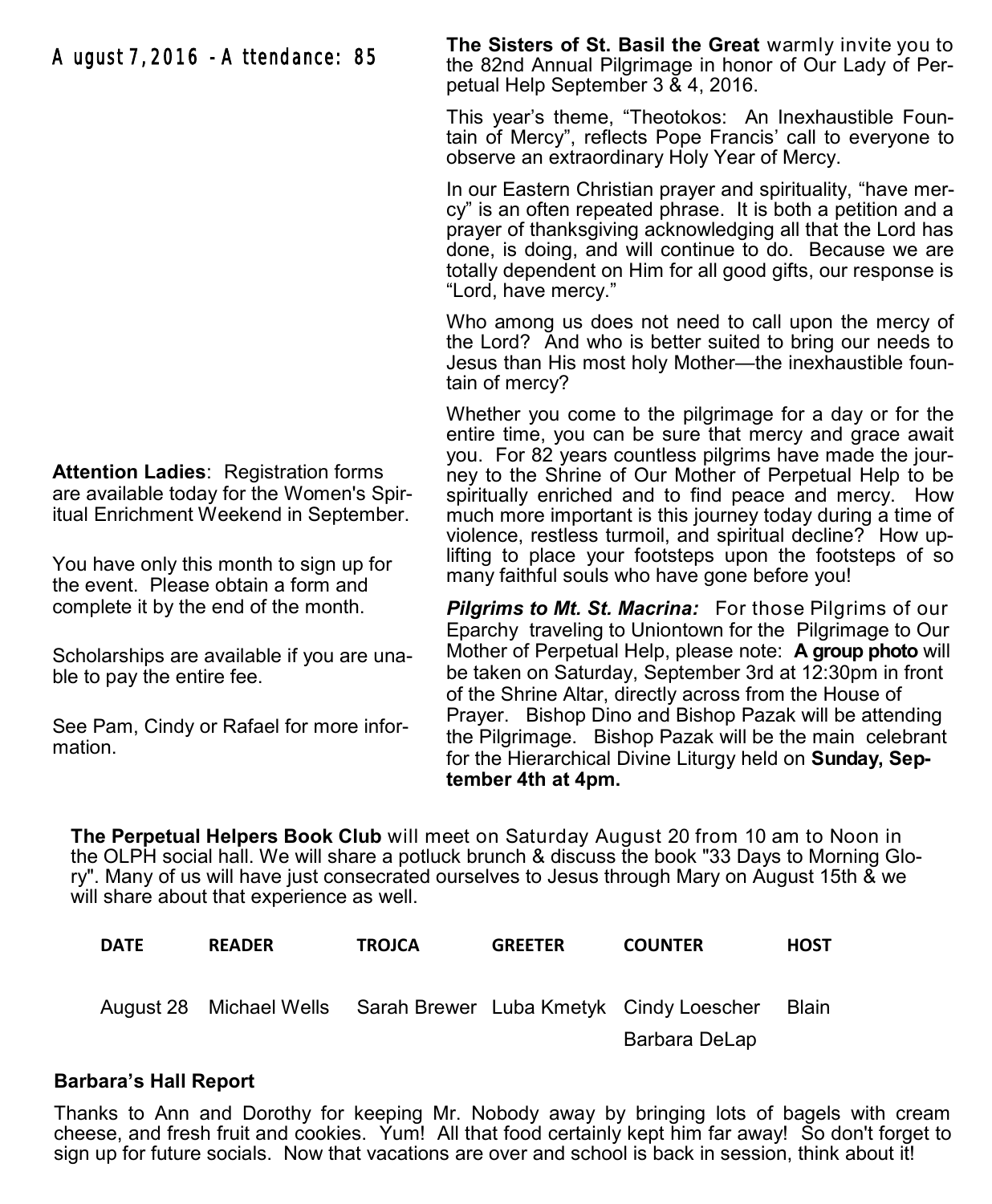# **Coming Events—Mark Your Calendars Now**

| August 19-21     | 17th annual pilgrimage to Our Lady of Perpetual Help, Olympia, Washington<br>www.stgeorgeolympia.com. Pamphlets located on the greeting table. |
|------------------|------------------------------------------------------------------------------------------------------------------------------------------------|
| Monday August 29 | 6:00 pm Divine Liturgy/Beheading of St. John the Baptist                                                                                       |
| September 3 & 4  | Pilgrimage to Our Lady of Perpetual Help, Uniontown, Pennsylvania                                                                              |

#### **TOMORROW WE CELEBRATE** THE FEAST OF

DORMITION OF THE MOTHER OF GOD, which is a Holy Day of Obligation for Byzantine Catholics. Blessing of Flowers after the Liturgy. Be sure to bring your Flowers and Herbs for the blessing.

**Do you know someone** locally who can read and translate Slovak? If so, please pass their contact information to Father Chris, who needs help in research for Book No. 3.

**Children are back in school** all across the state. Please exercise caution when driving near a school, as excited children do not remember to look both ways, or look at all!

#### **Special OASIS Class on Aug. 25: Recusants of the British Isles**

The recusants of England and Wales kept "The Old Religion" alive in an underground church that resisted from 1533 until Catholic Relief was granted in 1829. Mass and sacraments were secretly offered by priests branded as traitors, and martyrs suffered frightening deaths. But the faith endured and Catholics were legalized at long last. We will hear their words and Father Chris will present some of his family's own history on the Welsh Marches and a hidden chapel.

**You must register for this class** http:// www.oasisnet.org/About-Us/How-to-Register OR by calling the OASIS office at 884-4529; cost is \$8.

**Volunteers Needed**—Love kids? Pray & Play, a kidscare program during the ABQ Women's Bible Study at the Shrine of St. Bernadette's is looking for caring volunteers to spend two hours with young children every other Wednesday morning from 9:45-11:45 this fall. A wonderful opportunity to serve moms growing in their faith, and to enjoy time caring for and teaching kids about our faith! Must have Archdiocese Abuse Awareness Class (offered 8/18 6-9pm at the Catholic Center). Pray & Play Training 8/17, first session 8/24. Contact Becky Vigil at 505-241-9274 or [becky lenihan21@hotmail.com](mailto:beckylenihan21@hotmail.com)

**ABQ Women's Bible Study** (with childcare)Join us for a women's Bible study & fellowship at the Shrine of St. Bernadette this fall. We will meet every other Wednesday morning from 9:45- 11:45AM starting August 24th and ending before Thanksgiving. We will be studying Walking with Purpose: Seven Priorities that Make Life Work. Women of all ages are welcome, not just moms. \$20 book and materials fee. For more info on childcare and to register vist: [abqwomensbiblestudy.wee](http://abqwomensbiblestudy.weebly.com/)  [bly.com](http://abqwomensbiblestudy.weebly.com/)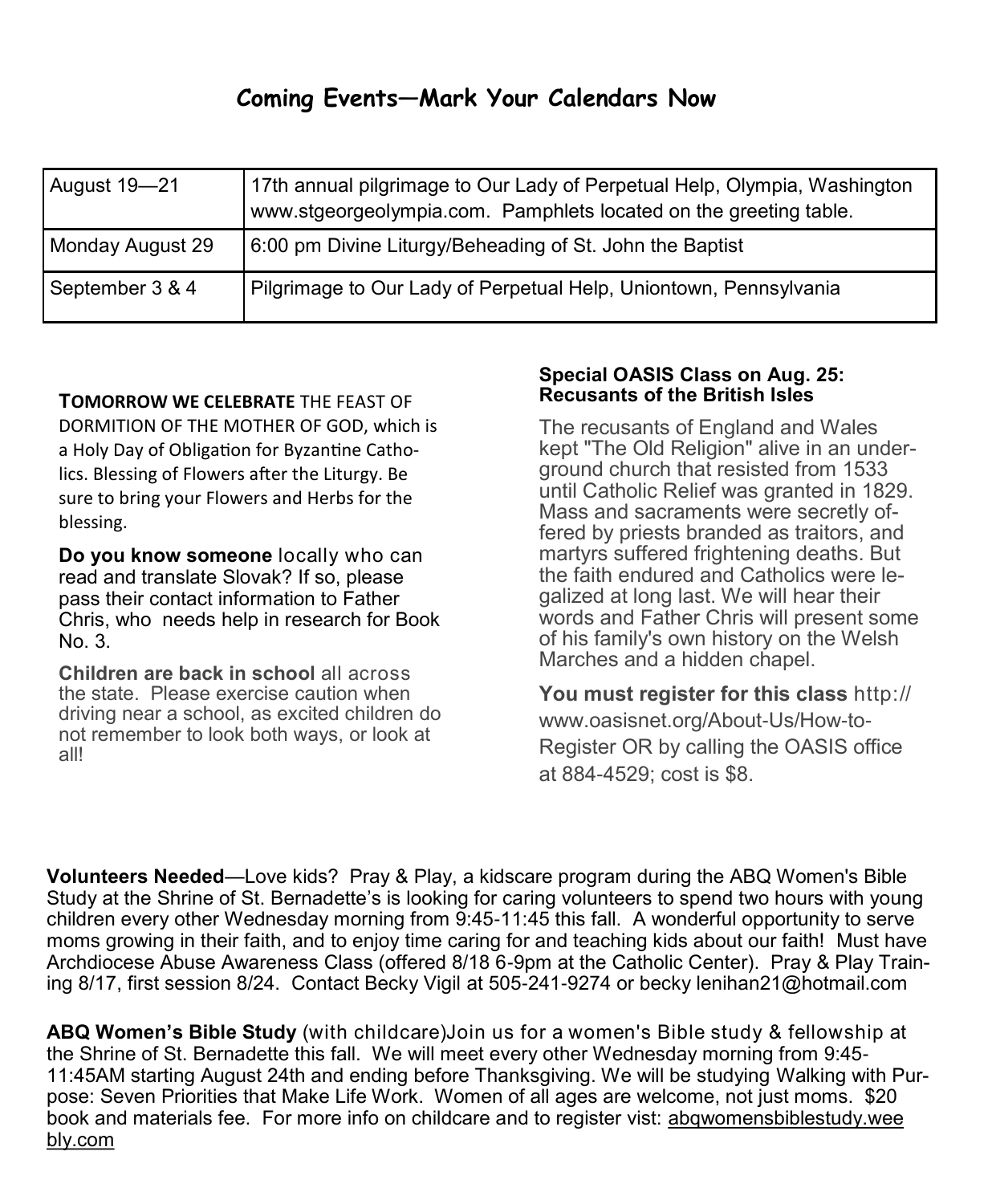# **CHURCH IMPROVEMENTS**

## **!!!ATTENTION VOLUNTEERS NEEDED for the week of August 22-26!!!**

Dear Parish Family,

August - September are the months of the improvements that were planned since the start of the year. Improvements of the circulation of air, lighting and painting of the nave walls are done already.

Next few stages would be more demanding in terms of logistics and amount of work done. In order to do that we would need volunteers, strong men to help to load and unload the new hard wood floor (2800 SF), take out old pews, remove old hard wood floor and part of the nave carpeting, move heavy furniture.

We need women volunteers to prepare the meals and with other light work.

The schedule of three coming stages is following:

**Monday August 22**: removal of old pews, delivery of the new hard wood floor (loading at the Lumber Liquidators storage house, unloading at the church) 86 heavy boxes.

**Tuesday August 23 - Friday August 26**: removal of the old hard wood floor, partial removal of the nave carpet, moving of the furniture and other. Want to be a part of this project, please, see Fr Artur.

**Monday August 29 - Friday September 2**: installation of the new hard wood floor (Sam Boughter and his "A-Premier Flooring" installation team)

**Monday September 5 - Friday September 9:** delivery and installation of the new oak pews (installation team from "Imperial Woodworks Inc"

## **PLEASE, KEEP IN MIND THAT THE CHURCH NAVE WOULD BE WITH-OUT PEWS FOR TWO SUNDAYS:**

**August 28 and September 4.** There would be chairs brought from the hall but that won't be enough for everyone.

**THANK YOU FOR YOUR PRAYERS, TIME, TALENT AND GENEROUS DONATIONS, HARD WORK IN FUNDRAISING PROJECTS AND LOVE FOR YOUR CHURCH without which this project would still be a dream!!!! God Bless YOU!!!**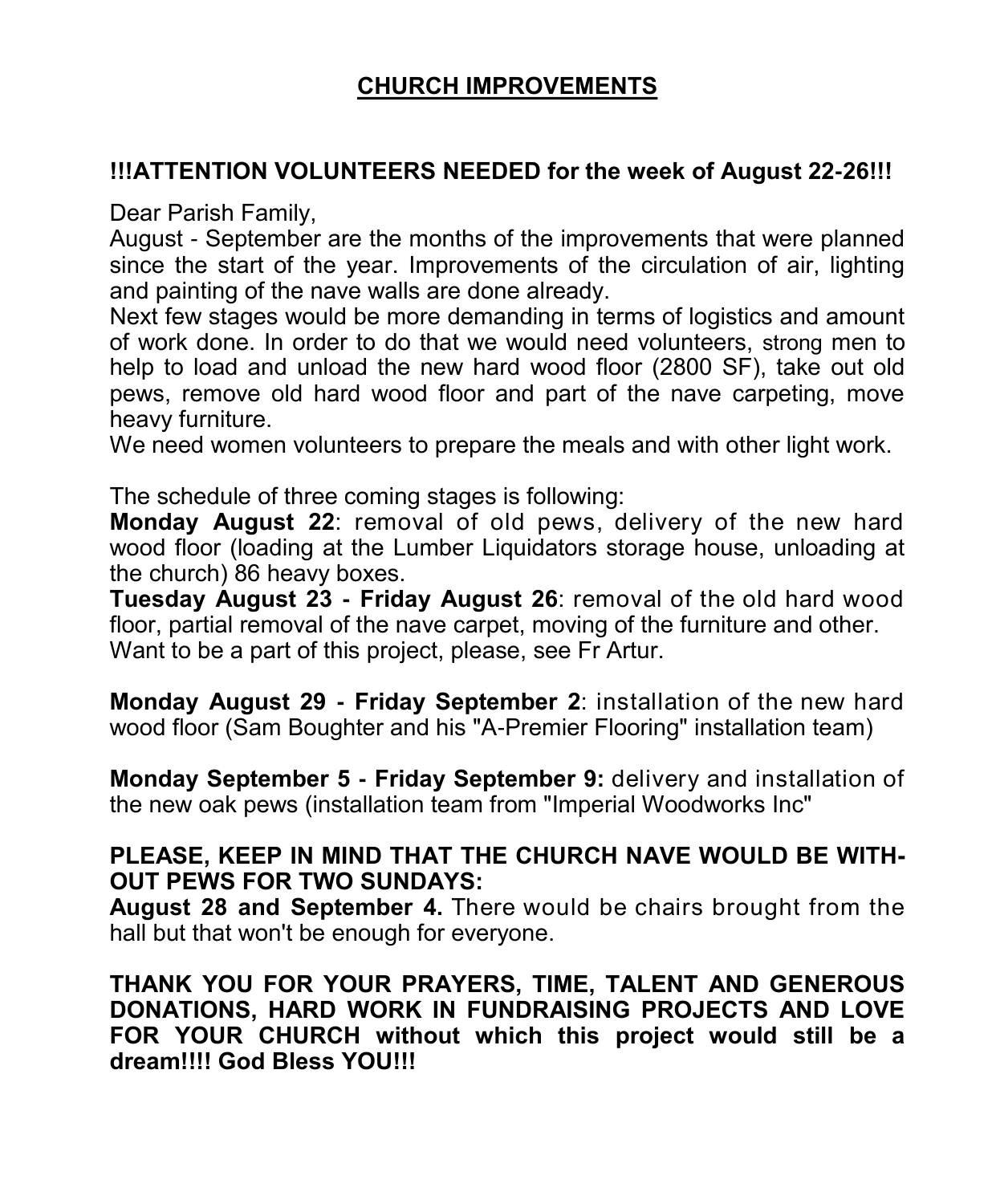# Dormition of the Theotokos

It is a dogma of the Catholic Church that at the end of Mary's life, God reunited her body and soul in heaven, as a sign of our future resurrection of body and soul. This was done, as it says in the Divine Office, so that the all-pure body which had carried the Life of the world should not be subject to corruption or decay.

**Blessing of Flowers and Herbs** - This custom has its origin in the story of the tomb of Our Lady, which can be found today in the church on Mount Zion in Jerusalem, the oldest church in the holy city. Having lived in Ephesus with Saint John, Mary returned to Jerusalem where she fell asleep in the Lord. St. Thomas arrived after the funeral, and asked to see her body once again. When the tomb was opened, it was filled with flowers, but no body. Since the earliest days, it has been a constant tradition that God took the body of Mary into heaven**: (a) as a sign of our own future resurrection that will reunite body and soul and (b) in order to spare the body which had contained Christ our God for nine month from corruption** in tomb. Ever since, Christians bring/ send flowers to funerals as a sign of our faith in the resurrection of the dead. **The blessing includes medicinal herbs**, in the hot summer months, diseases would flourish in the crowded towns of ancient Europe.

The bodily assumption of Our Lady and union with her soul testifies to her role as motherly intercessor for all. So many times in apparitions or miracles Mary identifies herself as a helper, as in the name of our church "Perpetual Help." She takes the role of the Queen Mother of old Israel and stands at the side of the king to present the petitions of the people. Vatican II teaches that the "**Mother of Jesus continues in this present world as the image and first flowering of the Church as it is to be perfected in the world to come. Likewise Mary shines forth until the day of the Lord shall come (2 Peter 3:10) as a sign of sure hope and comfort for the pilgrim People of God" (Lumen Gentium, 68)**. Again, the Council teaches "**Taken up into heaven she did not lay aside this saving role but, by her manifold intercession, she continues to win for us gifts of eternal salvation" (LG, 62).** Holy Mother of God, assumed into heaven, pray for our souls especially at the hour of death!

#### **Flowers Associated with the Mother of God**

Our Lady has an association with flowers going back before her death. Both the ancient Church and that of medieval Europe assign different flowers to parts of her life, or to reflect qualities of her life.

**Roses and Lilies:** Mary was associated with this passage from the *Song of Songs* (2:1) *I am the Rose of Sharon, The lily of the valleys.* Dried rose buds were used to make the first rosaries, and lilies became a symbol of purity while their yellow anthers (the long stems inside the bloom) are "the glowing light of her soul". Red roses are for Mary's suffering, white for her joy, and yellow for her glories.

**Marigolds:** The marigold was called Mary's Gold by early Christians who placed the flowers around statues of Mary, offering the blossoms in place of coins. It was told that Mary used the blossoms as coins. A legend says that during the Flight into Egypt the Holy Family was accosted by a band of thieves. They took Mary's purse and when they opened it, marigolds fell out.

**Spearmint** – in France, this is known as "Our Lady's Mint".

**Violets:** The lowly violet was associated with humility and became known as Our Lady's Modesty. It was said to have blossomed when Mary said to the Angel Gabriel, who had come to tell her she was to bear the Son of God, "Behold, I am the handmaid of the Lord."